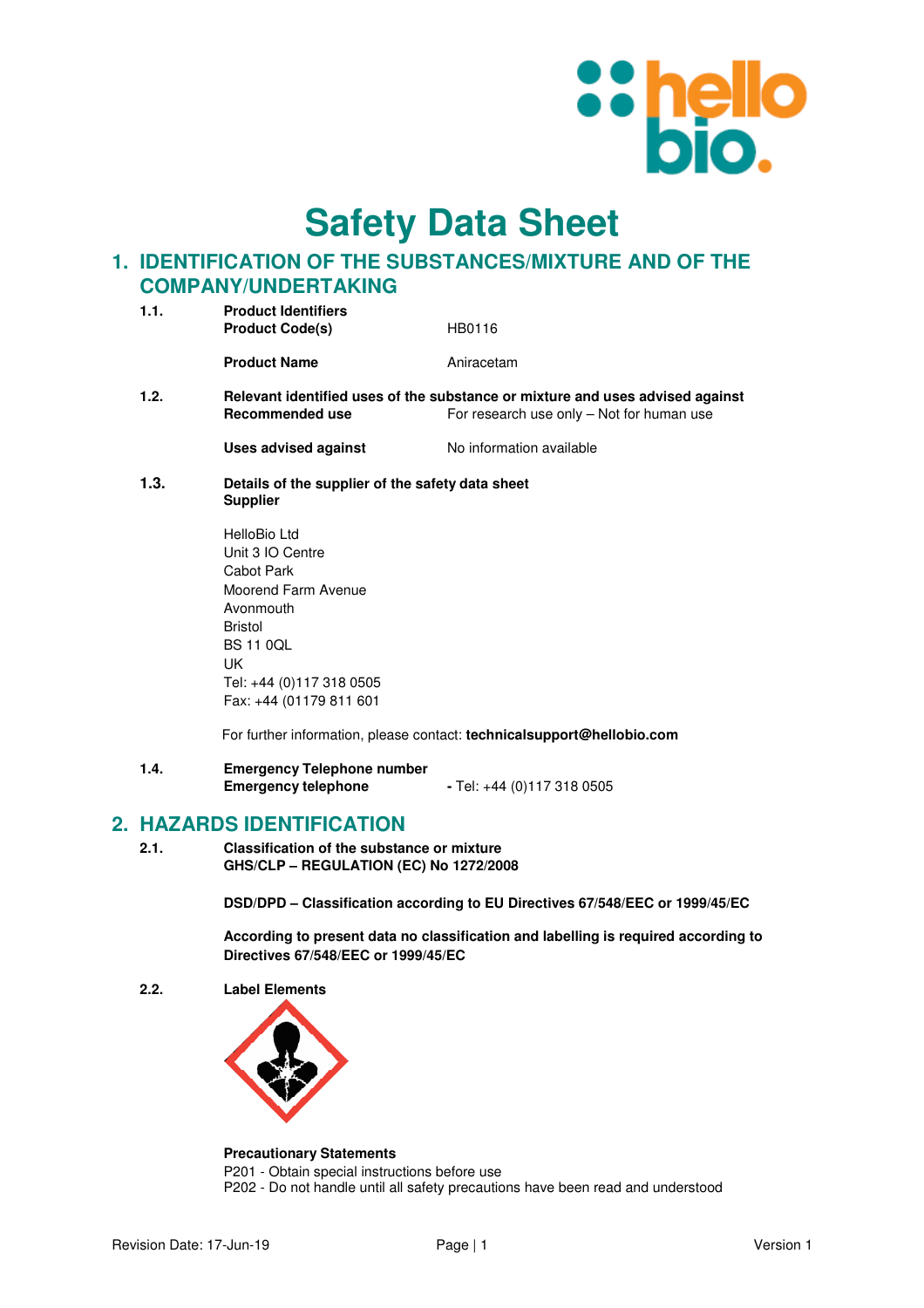- P281 Use personal protective equipment as required
- P308 + P313 IF exposed or concerned: Get medical advice/ attention
- P405 Store locked up
- P501 Dispose of contents/ container to an approved waste disposal plant

### **2.3. Other hazards**

 $3.1.$ 

Caution – substance not yet completely tested

## **3. COMPOSITION/INFORMATION ON INGREDIENTS**

| <b>Substances</b> |                    |                          |
|-------------------|--------------------|--------------------------|
| Product Name:     | Aniracetam         |                          |
| Synonyms:         |                    |                          |
| Formula:          | $C_{12}H_{13}NO_3$ | Molecular Weight: 219.24 |
| <b>CAS Number</b> | 72432-10-1         |                          |
|                   |                    |                          |

## **4. FIRST AID MEASURES**

| 4.1. | Description of first aid measures<br>Eye contact | Immediately flush with plenty of water. After initial<br>flushing, remove any contact lenses and continue flushing<br>for at least 15 minutes. If symptoms persist, call a<br>physician. |
|------|--------------------------------------------------|------------------------------------------------------------------------------------------------------------------------------------------------------------------------------------------|
|      | <b>Skin Contact</b>                              | Wash off immediately with soap and plenty of water while<br>removing all contaminated clothes and shoes. If<br>symptoms persist, call a physician.                                       |
|      | Ingestion                                        | Rinse mouth. If symptoms persist, call a physician                                                                                                                                       |
|      | <b>Inhalation</b>                                | Move to fresh air. If symptoms persist, call a physician.                                                                                                                                |
|      |                                                  |                                                                                                                                                                                          |

- **4.2. Most important symptoms and effects, both acute and delayed**  To the best of our knowledge, the chemical, physical and toxicological properties have not been thoroughly investigated.
- **4.3. Indication of immediate medical attention and special treatment needed**  Show this safety data sheet to the doctor in attendance. Immediate medical attention is required.

# **5. FIRE-FIGHTING MEASURES**

| 5.1. | <b>Extinguishing media</b>                                              |  |  |
|------|-------------------------------------------------------------------------|--|--|
|      | Suitable extinguishing media                                            |  |  |
|      | Use water spray, alcohol-resistant foam, dry chemical or carbon dioxide |  |  |

**5.2. Special hazards arising from the substance or mixture**  In combustion, may emit toxic fumes.

### **5.3. Precautions for fire-fighters**  Wear suitable protective clothing to prevent contact with skin and eyes and self-contained breathing apparatus.

## **6. ACCIDENTAL RELEASE MEASURES**

- **6.1. Personal precautions, protective equipment and emergency procedures**  Do not take action without suitable protective clothing – see section 8 of SDS. Evacuate personnel to safe areas. Ensure adequate ventilation. Avoid breathing vapours, mist, dust or gas.
- **6.2. Environmental precautions**

Do not let product enter drains.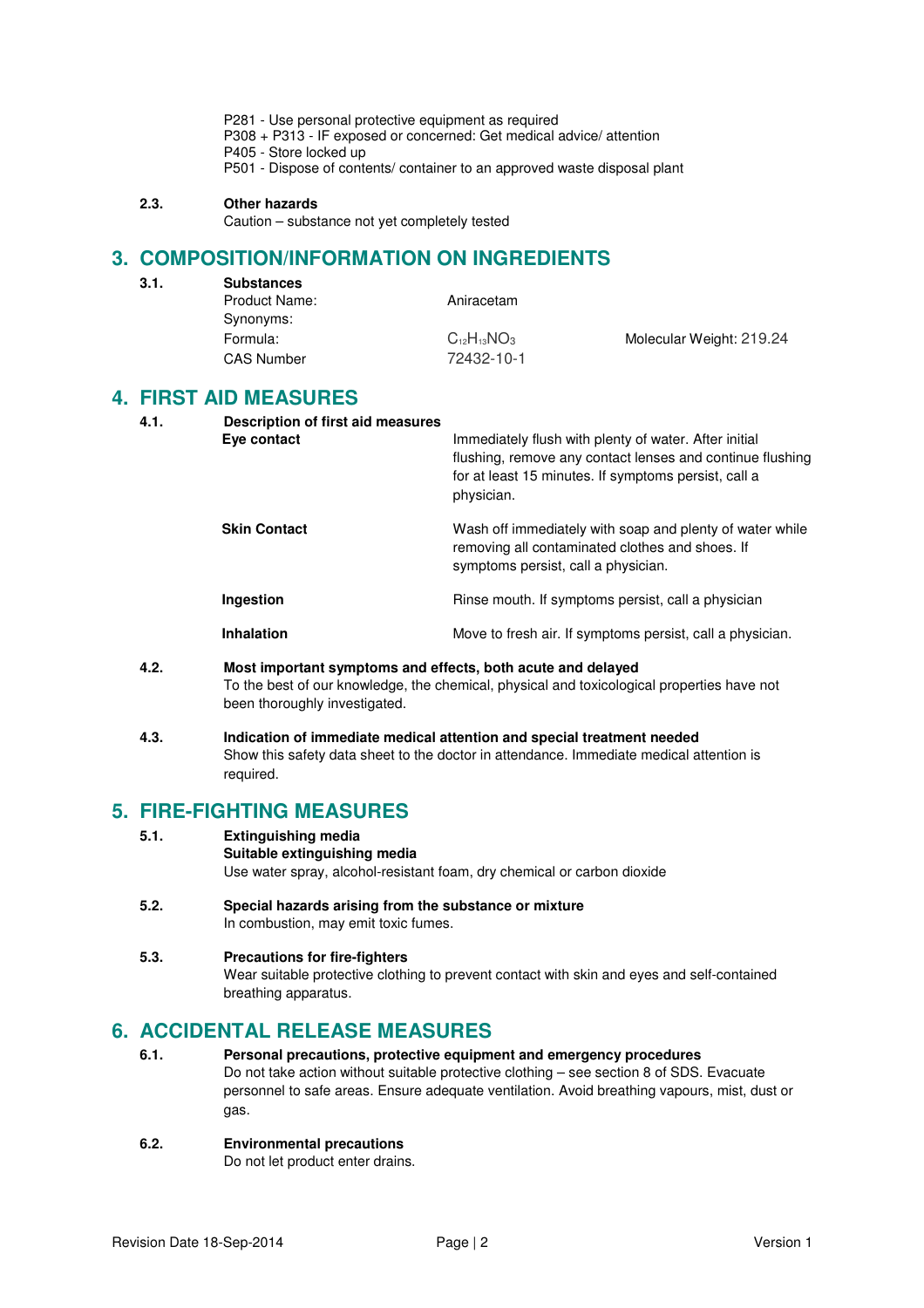### **6.3. Methods and materials for containment and cleaning up**

Cover spillage with suitable absorbent material. Using non-spark tools, sweep up material and place in an appropriate container. Decontaminate spill site with 10% caustic solution and ventilate area until disposal is complete. Hold all material for appropriate disposal as described under section 13 of SDS.

### **6.4. Reference to other sections**

For required PPE see section 8. For disposal see section 13.

## **7. HANDLING AND STORAGE**

### **7.1. Precautions for safe handling**

Use in a chemical fume hood, with air supplied by an independent system. Avoid inhalation, contact with eyes, skin and clothing. Avoid the formation of dust and aerosols. Use in a wellventilated area. Keep away from sources of ignition. Avoid prolonged or repeated exposure.

**7.2. Conditions for safe storage, including any incompatibilities.**  Store in cool, well-ventilated area. Keep away from direct sunlight. Keep container tightly

#### sealed until ready for use. Recommended storage temperature: Store at room temperature **7.3. Specific end uses**

Use in a laboratory fume hood where possible. Refer to employer's COSHH risk assessment.

# **8. EXPOSURE CONTROLS/PERSONAL PROTECTION**

### **8.1. Control parameters**

### **Components with workplace control parameters**

Contains no substances with occupational exposure limit values.

### **8.2. Exposure controls**

### **Appropriate engineering controls**

Use in a fume hood where applicable. Ensure all engineering measures described under section 7 of SDS are in place. Ensure laboratory is equipped with a safety shower and eye wash station.

### **Personal protective equipment**

### **Eye/face protection**

Use appropriate safety glasses.

#### **Skin protection**

Use appropriate chemical resistant gloves (minimum requirement use standard BS EN 374:2003). Gloves should be inspected before use. Wash and dry hands thoroughly after handling.

#### **Body protection**

Wear appropriate protective clothing.

#### **Respiratory protection**

If risk assessment indicates necessary, use a suitable respirator.

## **9. PHYSICAL AND CHEMICAL PROPERTIES**

## **9.1. Information on basic physical and chemical properties**

| Appearance                                    | White solid                            | Vapour pressure                          | No data available                      |
|-----------------------------------------------|----------------------------------------|------------------------------------------|----------------------------------------|
| Odour<br>Odour threshold                      | No data available<br>No data available | Vapour density<br>Relative density       | No data available<br>No data available |
| рH                                            | No data available                      | Solubility(ies)                          | Dimethylsulfoxide                      |
| Melting/freezing point                        | No data available                      | Partition coefficient                    | No data available                      |
| Boiling point/range                           | No data available                      | Auto-ignition temperature                | No data available                      |
| <b>Flash Point</b>                            | No data available                      | Decomposition<br>temperature             | No data available                      |
| Evaporation rate<br>Flammability (solid, gas) | No data available<br>No data available | Viscosity<br><b>Explosive properties</b> | No data available<br>No data available |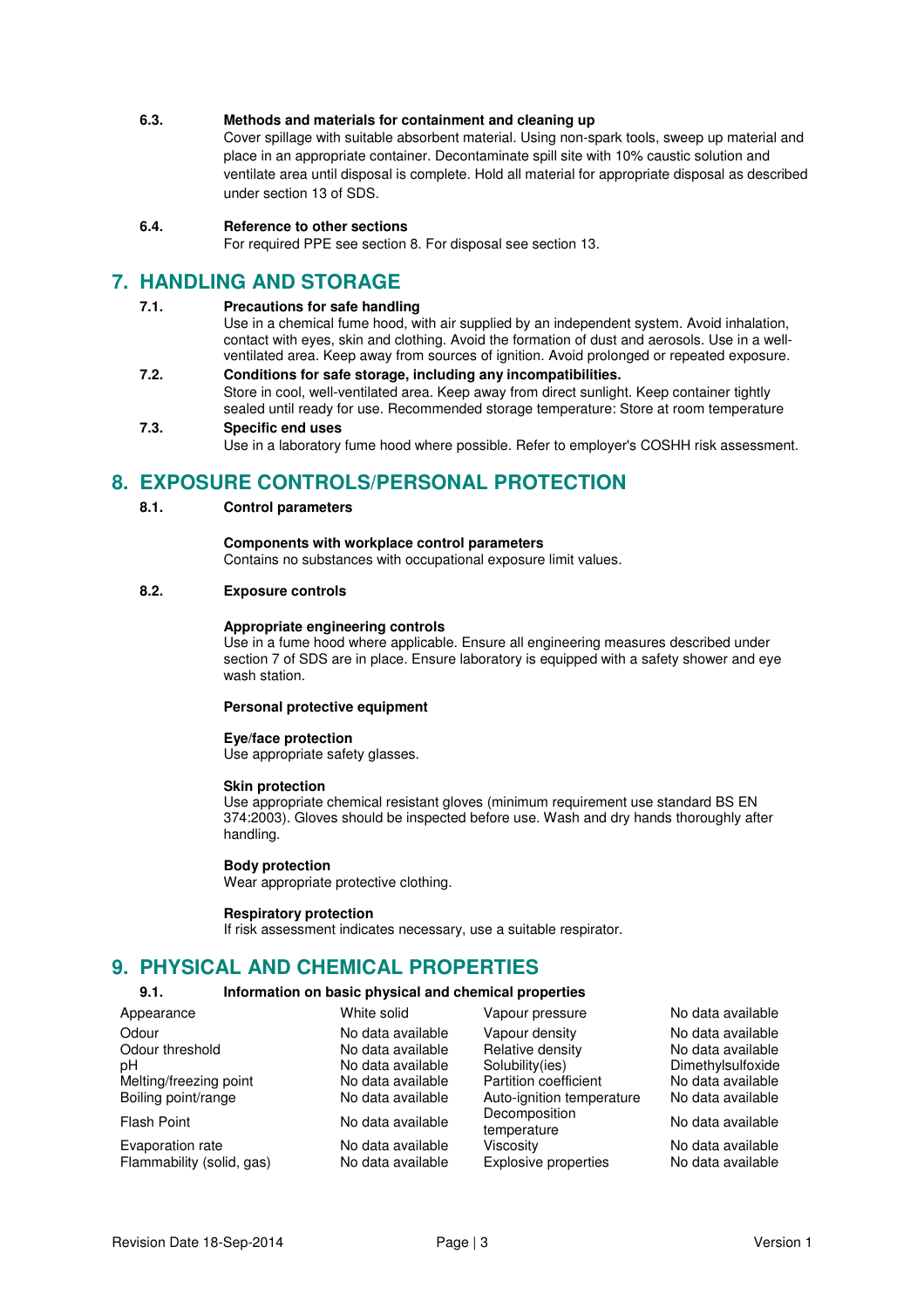Upper/lower flammability or

**9.2. Other safety information**  No data available

## **10. STABILITY AND REACTIVITY**

### **10.1. Reactivity**

Stable under recommended transport or storage conditions.

## **10.2. Chemical Stability**

Stable under recommended storage conditions.

#### **10.3. Possibility of hazardous reactions**

Hazardous reactions will not occur under normal transport or storage conditions.

**10.4. Conditions to avoid** 

Heat, moisture

**10.5. Incompatible materials**  Strong acids/alkalis, strong oxidising/reducing agents.

#### **10.6. Hazardous decomposition products**

Carbon monoxide (CO), Carbon dioxide (CO2), Nitrogen oxides (NOx).

## **11. TOXICOLOGICAL INFORMATION**

#### **11.1. Information on toxicological effects Acute Toxicity**

| ACULE TUXICILY<br>Inhalation           | No Information available |
|----------------------------------------|--------------------------|
| Eye contact                            | No Information available |
| <b>Skin contact</b>                    | No Information available |
| Ingestion                              | No Information available |
| <b>Chronic toxicity</b><br>Corrosivity | No Information available |
| <b>Sensitization</b>                   | No Information available |
| <b>Neurological effects</b>            | No Information available |
| <b>Reproductive toxicity</b>           | No Information available |
| <b>Mutagenic effects</b>               | No Information available |
| <b>Target Organ Effects</b>            | No Information available |

# **12. ECOLOGICAL INFORMATION**

### **12.1. Toxicity**

### **Ecotoxicity effects**

As supplied, the preparation is not expected to present significant adverse environmental effects

## **12.2. Persistence and degradability**

No Information available